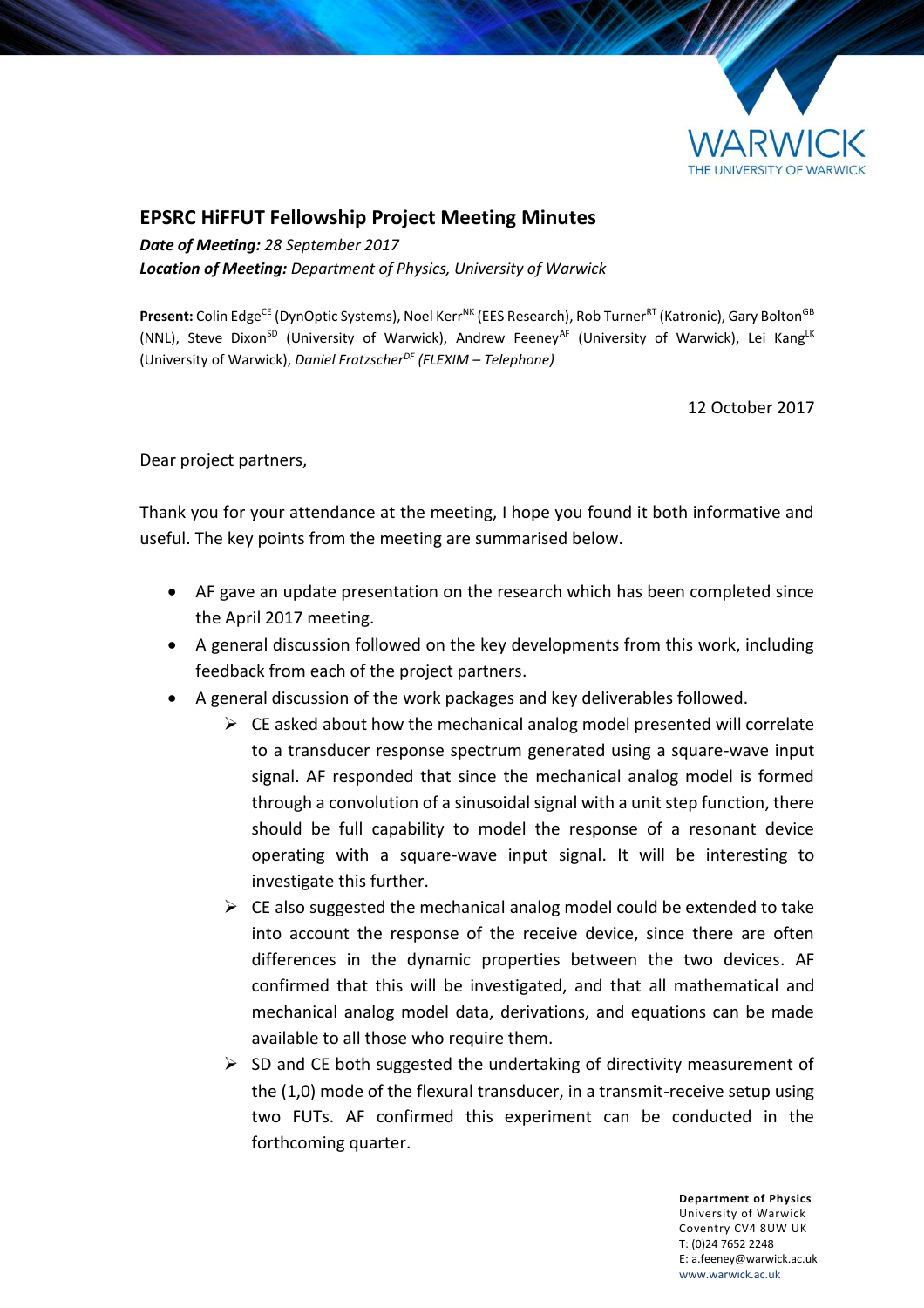- $\triangleright$  NK asked about how the influence of nonlinearity in the amplitudefrequency response spectra can be differentiated between temperature, and from dynamic or material nonlinearities as measured and reported in the September 2017 report. AF responded that one way to do this would be to analyse the amplitude-frequency response of the high-temperature HiFFUT over a defined temperature range at a single drive amplitude, and then conduct the same experiment for a range of drive amplitudes. The first set of experimental results would provide an indication of the effect of temperature on the resonance frequency, and the analysis of the second set of results would determine the similarity of the change in resonance with the first set of results.
- A demonstration from AF of the measurement of high frequencies using two FUTs in a transmit-receive configuration followed. It was shown that the commercial FUT is capable of measuring frequencies with sufficient resolution up to around 200 kHz, and even above 300 kHz, although at this frequency magnitude, signal processing would be required to ensure the amplitude-time spectrum could be used for practical purposes.
- LK then gave a presentation of his research up to September 2017, including an overview of phased arrays based on the FUT for industrial flow measurement. The principles of this research will be utilised in this project, of which LK is now a member.
- A discussion of the research programme followed, and it was confirmed that LK would investigate wider band transducer designs, through material and geometry considerations. It was acknowledged that there is an inevitable compromise between frequency and bandwidth. NK also emphasised the need for intrinsic safety, particularly when prototype devices are to be used in application testing.
- The meeting concluded where a Wednesday in January or February 2018 was proposed as the optimal time for the next HiFFUT meeting. AF will issue a poll before the end of 2017 to arrange this meeting.

## **Actions**

- 1. AF to adapt the mechanical analog model to account for the receive FUT, demonstrating the ability of the analog to represent a complete transmitreceive system.
- 2. AF will complete the fabrication of a high temperature HiFFUT and conduct the testing referenced in the minutes of the April 2017 report, and disseminate the results to the project collaborators.
- 3. AF to assemble and test the pressure vessel upon delivery.

**Department of Physics** University of Warwick Coventry CV4 8UW UK T: (0)24 7652 2248 E: a.feeney@warwick.ac.uk <www.warwick.ac.uk>